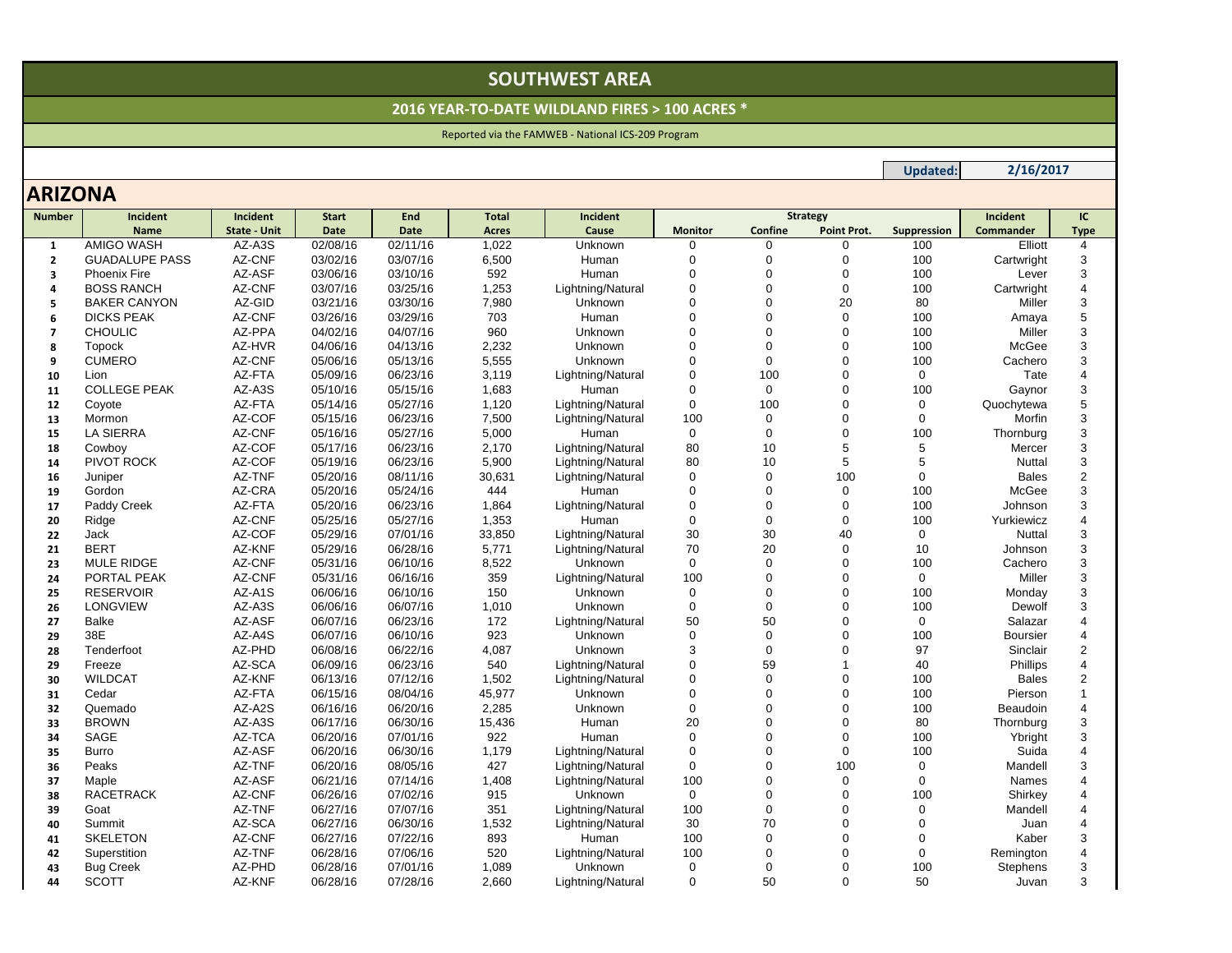| 45 | <b>FULLER</b>        | AZ-GCP | 06/29/16 | 09/29/16 | 15,091 | Lightning/Natural | 25  | 75       | 0            | 0           | Sinclair    | 2         |
|----|----------------------|--------|----------|----------|--------|-------------------|-----|----------|--------------|-------------|-------------|-----------|
| 46 | <b>AIRSTRIP</b>      | AZ-KNF | 06/29/16 | 07/28/16 | 679    | Lightning/Natural | 50  | ∩        | 0            | 50          | Pearson     | 3         |
| 47 | <b>BACA</b>          | AZ-A5S | 07/07/16 | 07/21/16 | 4,140  | Unknown           | 90  |          | 10           | $\Omega$    | Hall        | 4         |
| 48 | Pair O' Dice         | AZ-FTA | 07/13/16 | 07/27/16 | 522    | Unknown           | n   |          | 0            | 100         | Colelay     | <b>NR</b> |
| 49 | <b>COLORADO PEAK</b> | AZ-A3S | 07/15/16 | 07/20/16 | 1,050  | Human             | 0   |          |              | 100         | Gaynor      | 3         |
| 50 | Oak                  | AZ-FTA | 07/18/16 | 08/04/16 | 2,110  | Lightning/Natural | 0   | 100      | O            | 0           | Taylor      |           |
| 51 | <b>Benchmark</b>     | AZ-TNF | 07/18/16 | 08/05/16 | 1,444  | Lightning/Natural | 100 | 0        |              | $\Omega$    | Day         |           |
| 52 | <b>Chuck Box</b>     | AZ-FTA | 07/19/16 | 08/11/16 | 2,144  | Lightning/Natural | 0   | 100      |              |             | Quochytewa  |           |
| 53 | <b>Baldwin</b>       | AZ-ASF | 07/19/16 | 08/04/16 | 1,735  | Lightning/Natural | 50  | 50       |              | ∩           | Olmstead    |           |
| 54 | Crackerbox           | AZ-COF | 07/20/16 | 09/08/16 | 1,000  | Lightning/Natural | 75  | 25       | 0            |             | Norquisdt   |           |
| 55 | <b>SUNFLOWER</b>     | AZ-KNF | 07/20/16 | 09/22/16 | 726    | Lightning/Natural | 0   | $\Omega$ | 100          |             | <b>Beck</b> |           |
| 56 | Elk                  | AZ-ASF | 07/21/16 | 08/04/16 | 1,887  | Lightning/Natural | 95  |          | <sup>0</sup> |             | Gabler      |           |
| 57 | Pine Hill            | AZ-COF | 07/21/16 | 08/04/16 | 516    | Lightning/Natural | 100 |          |              | $\Omega$    | Honanie     |           |
| 58 | Point                | AZ-COF | 07/21/16 | 08/04/16 | 199    | Lightning/Natural | 0   |          |              | 100         | Mabery      | 3         |
| 59 | THREE HILLS          | AZ-BAR | 07/21/16 | 07/28/16 | 1,624  | Lightning/Natural | 0   |          |              | 100         | Lopez       |           |
| 60 | Rim                  | AZ-SCA | 07/21/16 | 08/11/16 | 8,872  | Lightning/Natural | 20  | 80       |              | 0           | Phillips    |           |
| 61 | COCO                 | AZ-KNF | 07/22/16 | 08/12/16 | 2,400  | Lightning/Natural | 20  | 60       | 20           | $\Omega$    | Hafner      | 3         |
| 62 | <b>BLACK PEAK</b>    | AZ-CNF | 07/24/16 | 07/30/16 | 4,644  | Lightning/Natural | 0   | 30       | 30           | 40          | Howell      | 3         |
| 63 | Soldier              | AZ-SCA | 07/27/16 | 08/11/16 | 3,180  | Lightning/Natural | 50  | 50       |              | $\Omega$    | Belknap     |           |
| 64 | Eden #4              | AZ-COF | 07/27/16 | 08/18/16 | 1,175  | Lightning/Natural | 100 |          |              | $\Omega$    | Thumm       |           |
| 65 | P RANCH              | AZ-CNF | 07/27/16 | 08/04/16 | 366    | Lightning/Natural | 90  |          |              | 10          | Glaspie     |           |
| 66 | Imperial             | AZ-IMR | 07/30/16 | 08/25/16 | 100    | Lightning/Natural | 0   | $\Omega$ | <sup>0</sup> | 100         | Johnson     | 3         |
| 67 | <b>RUSSEL</b>        | AZ-KNF | 08/02/16 | 08/22/16 | 116    | Lightning/Natural | 60  | 20       | 20           | $\mathbf 0$ | Johnson     |           |
| 68 | Hickok               | AZ-COF | 08/05/16 | 09/15/16 | 120    | Lightning/Natural | 100 |          | ∩            | ∩           | Rosengarten |           |
| 69 | <b>Triplets</b>      | AZ-SCA | 08/15/16 | 08/25/16 | 1,461  | Lightning/Natural | 100 |          |              |             | Bendle      |           |
| 70 | Pinchot              | AZ-COF | 08/29/16 | 10/27/16 | 3,860  | Lightning/Natural | 100 |          |              |             | Moe         |           |
| 71 | Sam Jim              | AZ-ASF | 09/04/16 | 11/10/16 | 2,350  | Lightning/Natural | 100 | $\Omega$ |              | ∩           | Olmstead    |           |
| 72 | <b>LABOR</b>         | AZ-KNF | 09/05/16 | 09/23/16 | 429    | Lightning/Natural | 0   | 100      |              | $\Omega$    | Hiatt       |           |
| 73 | Fulton               | AZ-TNF | 09/12/16 | 11/18/16 | 3,238  | Lightning/Natural | 0   | 0        |              | 100         | Day         |           |
| 74 | Ord                  | AZ-TNF | 09/14/16 | 09/26/16 | 1,335  | Lightning/Natural | 0   | 100      |              | $\Omega$    | Remington   | 3         |
| 75 | Fill                 | AZ-ASF | 09/15/16 | 10/20/16 | 3,265  | Lightning/Natural | 0   | 100      |              | $\Omega$    | Rude        |           |
| 76 | CHOULIC <sub>2</sub> | AZ-PPA | 10/16/16 | 10/21/16 | 1,008  | Unknown           | U   | ∩        |              | 100         | Miller      | 3         |
| 77 | WARSAW               | AZ-CNF | 10/25/16 | 10/29/16 | 309    | Lightning/Natural | 100 |          |              | $\Omega$    | McMurtrie   |           |
| 78 | <b>EMPIRE</b>        | AZ-A3S | 11/19/16 | 12/01/16 | 518    | Human             | 0   |          | U            | 100         | Poore       |           |

**7980**

## **TOTAL ACRES ‐ ARIZONA**

**293,674**

## **NEW MEXICO**

| <b>Number</b> | Incident                 | Incident     | <b>Start</b> | End      | <b>Total</b> | Incident          |                | Strategy | Incident     |             |                  |             |
|---------------|--------------------------|--------------|--------------|----------|--------------|-------------------|----------------|----------|--------------|-------------|------------------|-------------|
|               | <b>Name</b>              | State - Unit | Date         | Date     | Acres        | Cause             | <b>Monitor</b> | Confine  | Point Prot.  | Suppression | <b>Commander</b> | <b>Type</b> |
|               | Rumuda                   | NM-MEA       | 02/10/16     | 02/17/16 | 619          | Unknown           |                |          |              | 100         | Picazo           |             |
|               | <b>Valentine Complex</b> | NM-N5S       | 02/14/16     | 02/15/16 | 1,083        | Human             |                |          |              | 100         | <b>NR</b>        |             |
|               | Jester                   | NM-N4S       | 02/21/16     | 02/23/16 | 2,250        | Human             |                |          |              | 100         | Jones            |             |
|               | Truck                    | NM-N4S       | 02/29/16     | 03/02/16 | 5,000        | Human             |                |          |              | 100         | Pino             | <b>NR</b>   |
|               | Kaiser 8                 | NM-N5S       | 03/02/16     | 03/03/16 | 2,800        | Unknown           |                |          |              | 100         | Clark            |             |
| 6             | Cowboy                   | NM-LCD       | 03/03/16     | 03/18/16 | 4,000        | Unknown           |                |          |              | 100         | South            |             |
|               | La Joya 1                | NM-N3S       | 03/20/16     | 04/07/16 | 298          | Unknown           |                |          | $\mathbf{0}$ | 100         | Holguin          | 3           |
| 8             | Moon Mountain            | NM-N5S       | 03/28/16     | 04/08/16 | 125          | Unknown           |                |          |              | 100         | Barta            |             |
|               | Bledsoe 1                | NM-N5S       | 03/29/16     | 04/04/16 | 3,000        | Human             |                |          | 0            | 100         | Tatum            |             |
| 10            | Joyce                    | NM-N5S       | 04/05/16     | 04/08/16 | 513          | Human             |                |          | 0            | 100         | <b>Baldwin</b>   |             |
| 11            | Conchas Ranch Fire       | NM-N4S       | 04/06/16     | 05/22/16 | 2,000        | Human             |                |          |              | 100         | Duran            |             |
| 12            | State Line               | NM-N5S       | 04/07/16     | 04/08/16 | 1,700        | <b>Unknown</b>    |                |          | $\mathbf{0}$ | 100         | Watson           |             |
| 13            | McKenna                  | NM-GNF       | 05/06/16     | 07/14/16 | 10,210       | Lightning/Natural | 90             |          | 10           | 0           | Woods            |             |
| 14            | North                    | NM-CIF       | 05/21/16     | 07/21/16 | 42,102       | Lightning/Natural | 65             | 10       | 25           |             | Smith            |             |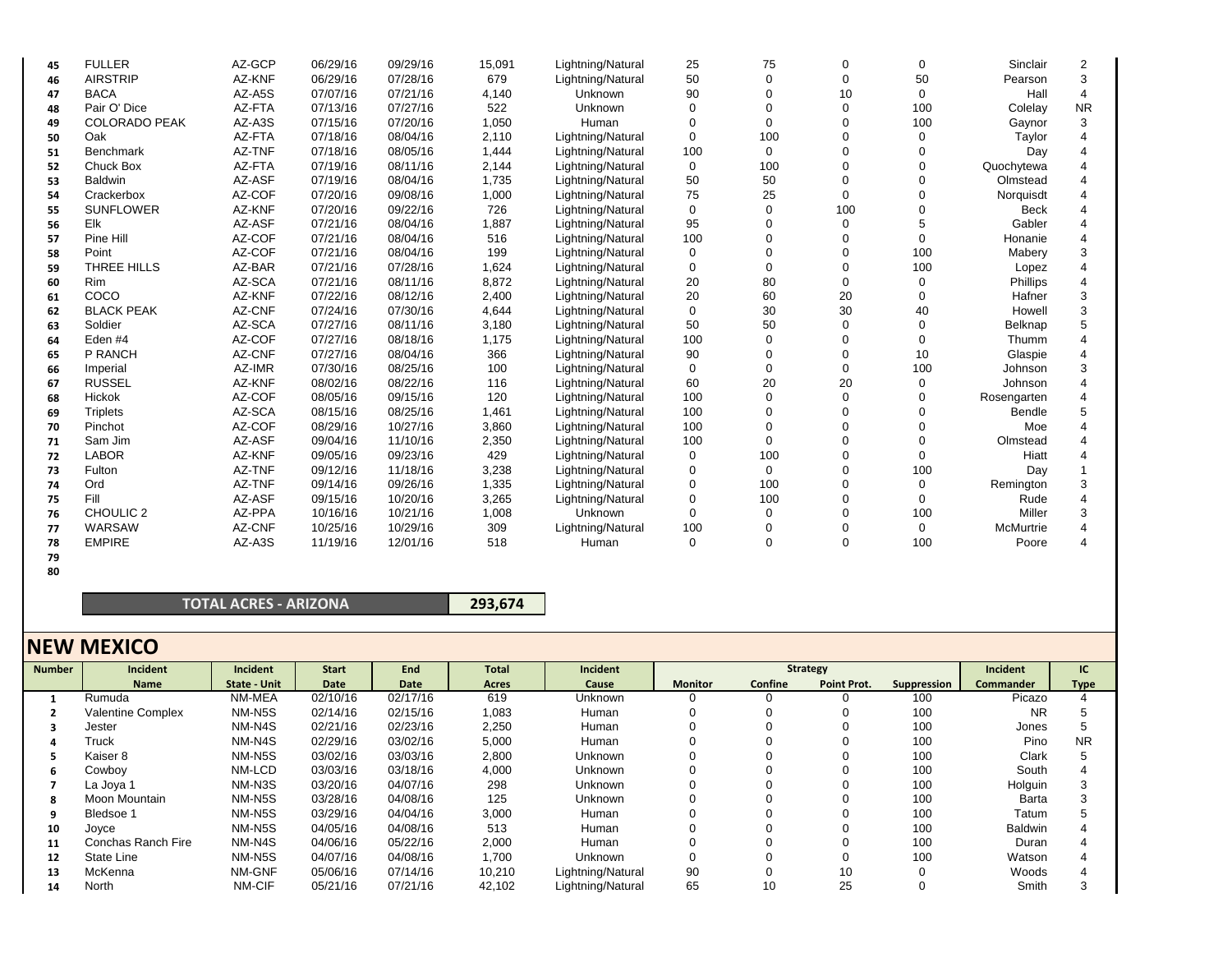| 15 | Spur                       | NM-GNF | 05/21/16 | 07/28/16 | 2,900  | Lightning/Natural | 100         | $\mathbf 0$ | $\Omega$       | 0   | Holguin          | 3              |
|----|----------------------------|--------|----------|----------|--------|-------------------|-------------|-------------|----------------|-----|------------------|----------------|
| 16 | Barbero                    | NM-SNF | 05/26/16 | 05/30/16 | 146    | Unknown           | 0           | $\Omega$    | $\Omega$       | 100 | Dasheno          |                |
| 17 | 588                        | NM-LNF | 05/31/16 | 06/06/16 | 800    | Lightning/Natural | $\Omega$    | 100         | $\Omega$       | 0   | Cordova          | 4              |
| 18 | Turkey                     | NM-GNF | 06/05/16 | 07/14/16 | 6,920  | Unknown           | 100         | $\mathbf 0$ | $\Omega$       | 0   | Villegas         |                |
| 19 | Escondida                  | NM-N3S | 06/10/16 | 06/30/16 | 524    | Human             | 0           | $\Omega$    | $\Omega$       | 100 | <b>Boykin</b>    | 3              |
| 20 | Dog Head                   | NM-CIF | 06/14/16 | 07/13/16 | 17,912 | Human             | $\Omega$    | $\Omega$    | $\Omega$       | 100 | Day              |                |
| 21 | 10 MN                      | NM-N5S | 06/16/16 | 06/18/16 | 1,200  | Unknown           | 100         | $\mathbf 0$ | $\Omega$       | 0   | Brown            | 5              |
| 22 | <b>Big Hat</b>             | NM-VCP | 06/22/16 | 08/04/16 | 235    | Lightning/Natural | 50          | 50          | $\Omega$       | 0   | Yancick          |                |
| 23 | Miller                     | NM-GNF | 06/23/16 | 07/28/16 | 145    | Lightning/Natural | 100         | $\Omega$    | $\Omega$       | 0   | Medran           |                |
| 24 | 104 Fire                   | NM-N4S | 06/23/16 | 06/26/16 | 900    | Lightning/Natural | 0           | $\Omega$    | $\Omega$       | 100 | Pino             | 5              |
| 25 | <b>Burnt</b>               | NM-GNF | 06/23/16 | 08/11/16 | 176    | Lightning/Natural | 100         | $\Omega$    | $\Omega$       | 0   | Gallardo         |                |
| 26 | Timber                     | NM-GNF | 07/03/16 | 08/11/16 | 2,700  | Lightning/Natural | 100         | $\mathbf 0$ | $\overline{0}$ | 0   | Gallardo         |                |
| 27 | Puertecito                 | NM-CIF | 07/04/16 | 07/28/16 | 106    | Lightning/Natural | 75          | 25          | $\Omega$       | 0   | <b>Brashers</b>  |                |
| 28 | San Pasqual                | NM-BDR | 07/04/16 | 07/11/16 | 720    | Lightning/Natural | $\mathbf 0$ | $\mathbf 0$ | $\Omega$       | 100 | Lopez            |                |
| 29 | <b>PEARSON</b>             | NM-N5S | 07/08/16 | 07/08/16 | 809    | Lightning/Natural | 100         | $\mathbf 0$ | $\Omega$       | 0   | <b>Bryson</b>    |                |
| 30 | School                     | NM-GNF | 07/09/16 | 07/21/16 | 7,315  | Lightning/Natural | 0           | 100         | 0              | 0   | Norton           | 3              |
| 31 | <b>Brannon</b>             | NM-GNF | 07/09/16 | 07/28/16 | 680    | Lightning/Natural | 0           | $\mathbf 0$ | 100            | 0   | Torres           |                |
| 32 | Clavel                     | NM-N4S | 07/09/16 | 07/18/16 | 9,842  | Lightning/Natural | $\Omega$    | $\mathbf 0$ | 0              | 100 | Naegele          |                |
| 33 | <b>Black Range Complex</b> | NM-GNF | 07/11/16 | 08/18/16 | 4,297  | Lightning/Natural | 100         | $\Omega$    | $\Omega$       | 0   | Cox              | 3              |
| 34 | <b>Black</b>               | NM-GNF | 07/11/16 | 07/21/16 | 149    | Lightning/Natural | 0           | $\Omega$    | $\Omega$       | 100 | Nosie            | 3              |
| 35 | Timberon                   | NM-N5S | 07/13/16 | 07/21/16 | 268    | Unknown           | $\Omega$    | $\Omega$    | $\Omega$       | 100 | Barta            | 3              |
| 36 | <b>WEST BALDY</b>          | NM-ROD | 07/15/16 | 07/18/16 | 422    | Lightning/Natural | 0           | $\Omega$    | $\Omega$       | 100 | Bell             | $\overline{4}$ |
| 37 | Soldier Hill               | NM-N5S | 07/16/16 | 07/27/16 | 2,000  | Lightning/Natural | 0           | $\Omega$    | $\Omega$       | 100 | Pruit            | 5              |
| 38 | Shaw                       | NM-SCD | 07/19/16 | 08/02/16 | 631    | Lightning/Natural | 100         | $\Omega$    | 0              | 0   | Baca             |                |
| 39 | <b>Rock Tank</b>           | NM-CAF | 07/20/16 | 07/26/16 | 137    | Lightning/Natural | $\Omega$    | 50          | 50             | 0   | <b>Bojorques</b> |                |
| 40 | Marsh                      | NM-N4S | 07/20/16 | 07/24/16 | 2,600  | Unknown           | $\Omega$    | $\mathbf 0$ | 0              | 100 | Naegle           |                |
| 41 | <b>Corazon Peak</b>        | NM-N4S | 07/22/16 | 07/25/16 | 1,300  | Lightning/Natural | 0           | $\Omega$    | $\Omega$       | 100 | Alcon            | $\overline{4}$ |
| 42 | <b>WESTHALL 2</b>          | NM-N5S | 07/24/16 | 08/03/16 | 3,339  | Lightning/Natural | 0           | $\Omega$    | $\Omega$       | 100 | Barta            | 3              |
| 43 | McGaffey                   | NM-CAF | 07/24/16 | 08/01/16 | 525    | Lightning/Natural | 50          | 50          | $\Omega$       | 0   | <b>Boe</b>       | 3              |
| 44 | Whitmire                   | NM-N3S | 07/24/16 | 07/28/16 | 500    | Lightning/Natural | 0           | 100         | $\Omega$       | 0   | Holguin          |                |
| 45 | 404                        | NM-N2S | 07/24/16 | 08/01/16 | 360    | Lightning/Natural | 0           | $\mathbf 0$ | $\Omega$       | 100 | Mitchell         |                |
| 46 | <b>BLACK MESA</b>          | NM-N2S | 07/24/16 | 08/01/16 | 265    | Lightning/Natural | 0           | $\Omega$    | $\Omega$       | 100 | Sandoval         |                |
| 47 | <b>BYRD</b>                | NM-N5S | 07/26/16 | 07/28/16 | 5,500  | Lightning/Natural | 0           | $\Omega$    | $\Omega$       | 100 | Unruh            | 5              |
| 48 | <b>DEAN</b>                | NM-N5S | 07/27/16 | 07/27/16 | 1,250  | Unknown           | $\Omega$    | $\Omega$    | $\Omega$       | 100 | <b>Broom</b>     | 5              |
| 49 | Cactus                     | NM-N4S | 07/29/16 | 07/31/16 | 1,680  | Lightning/Natural | 0           | $\Omega$    | 0              | 100 | Alcon            |                |
| 50 | PRAIRIE DOG                | NM-N4S | 07/30/16 | 07/31/16 | 650    | Lightning/Natural | $\Omega$    | $\Omega$    | $\Omega$       | 100 | Alcon            |                |
| 51 | SPOOL                      | NM-N2S | 07/31/16 | 08/03/16 | 537    | Lightning/Natural | 0           | 10          | $\Omega$       | 90  | Sandoval         |                |
| 52 | Cuerno                     | NM-SNF | 08/01/16 | 10/20/16 | 700    | Lightning/Natural | 50          | 50          | 0              | 0   | Martinez         | $\overline{4}$ |
| 53 | YELLOW GLOW                | NM-N5S | 08/02/16 | 08/04/16 | 2,000  | Lightning/Natural | 0           | $\mathbf 0$ | $\Omega$       | 100 | Pruit            | 5              |
| 54 | PEARSON #2                 | NM-CAD | 08/02/16 | 08/03/16 | 316    | Lightning/Natural | $\Omega$    | $\mathbf 0$ | $\Omega$       | 100 | Fernandez        | <b>NR</b>      |
| 55 | PRISCILLA 002              | NM-N5S | 08/06/16 | 08/10/16 | 840    | Human             | 0           | $\mathbf 0$ | $\Omega$       | 100 | Pruitt           | 5              |
| 56 | LAWYER                     | NM-LNF | 08/08/16 | 08/29/16 | 570    | Lightning/Natural | 0           | $\mathbf 0$ | 0              | 100 | Strahorn         | <b>NR</b>      |
| 57 | 138                        | NM-SNF | 09/06/16 | 10/03/16 | 329    | Lightning/Natural | 20          | 40          | 40             | 0   | <b>Burris</b>    | 5              |
|    |                            |        |          |          |        |                   |             |             |                |     |                  |                |

- **58 59**
- **60**

## **TOTAL ACRES ‐ NEW MEXICO**

**160,895**

# **OKLAHOMA / WEST TEXAS (Federal Units Only)**

| <b>Number</b> | Incident    | <b>Incident</b>     | <b>Start</b> | End         | <b>Total</b> | <b>Incident</b>   | <b>Strategy</b> |         |                    |             | Incident         | IC          |
|---------------|-------------|---------------------|--------------|-------------|--------------|-------------------|-----------------|---------|--------------------|-------------|------------------|-------------|
|               | <b>Name</b> | <b>State - Unit</b> | Date         | <b>Date</b> | Acres        | Cause             | <b>Monitor</b>  | Confine | <b>Point Prot.</b> | Suppression | <b>Commander</b> | <b>Type</b> |
|               | Powerline   | TX-BBP              | 02/01/16     | 02/12/16    | 1.790        | Human             |                 |         |                    | 100         | Waldron          |             |
|               | Coyote      | <b>TX-GUP</b>       | 05/07/16     | 06/13/16    | 13,592       | Lightning/Natural | 50              | 30      |                    | 15          | Sinclair / Nieto |             |
|               | Fresno      | TX-BBP              | 06/12/16     | 06/17/16    | 273          | Lightning/Natural | 100             |         |                    |             | Woffinden        |             |
|               |             |                     |              |             |              |                   |                 |         |                    |             |                  |             |